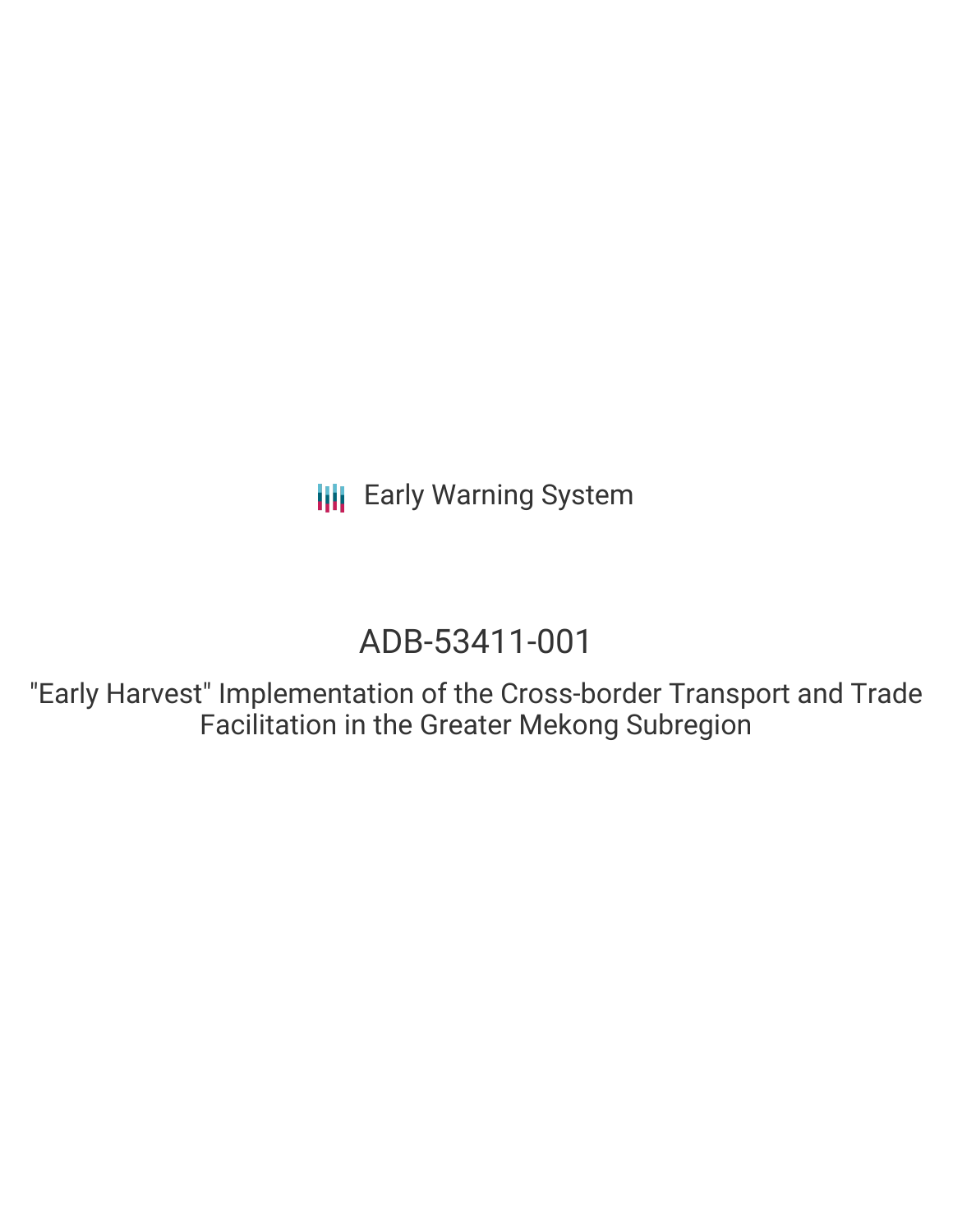

### **Quick Facts**

| <b>Countries</b>               | Cambodia, China, Laos, Myanmar, Thailand, Vietnam |
|--------------------------------|---------------------------------------------------|
| <b>Financial Institutions</b>  | Asian Development Bank (ADB)                      |
| <b>Status</b>                  | Active                                            |
| <b>Bank Risk Rating</b>        | U                                                 |
| <b>Borrower</b>                | Regional                                          |
| <b>Sectors</b>                 | Industry and Trade                                |
| <b>Investment Type(s)</b>      | <b>Advisory Services</b>                          |
| <b>Investment Amount (USD)</b> | $$1.50$ million                                   |
|                                |                                                   |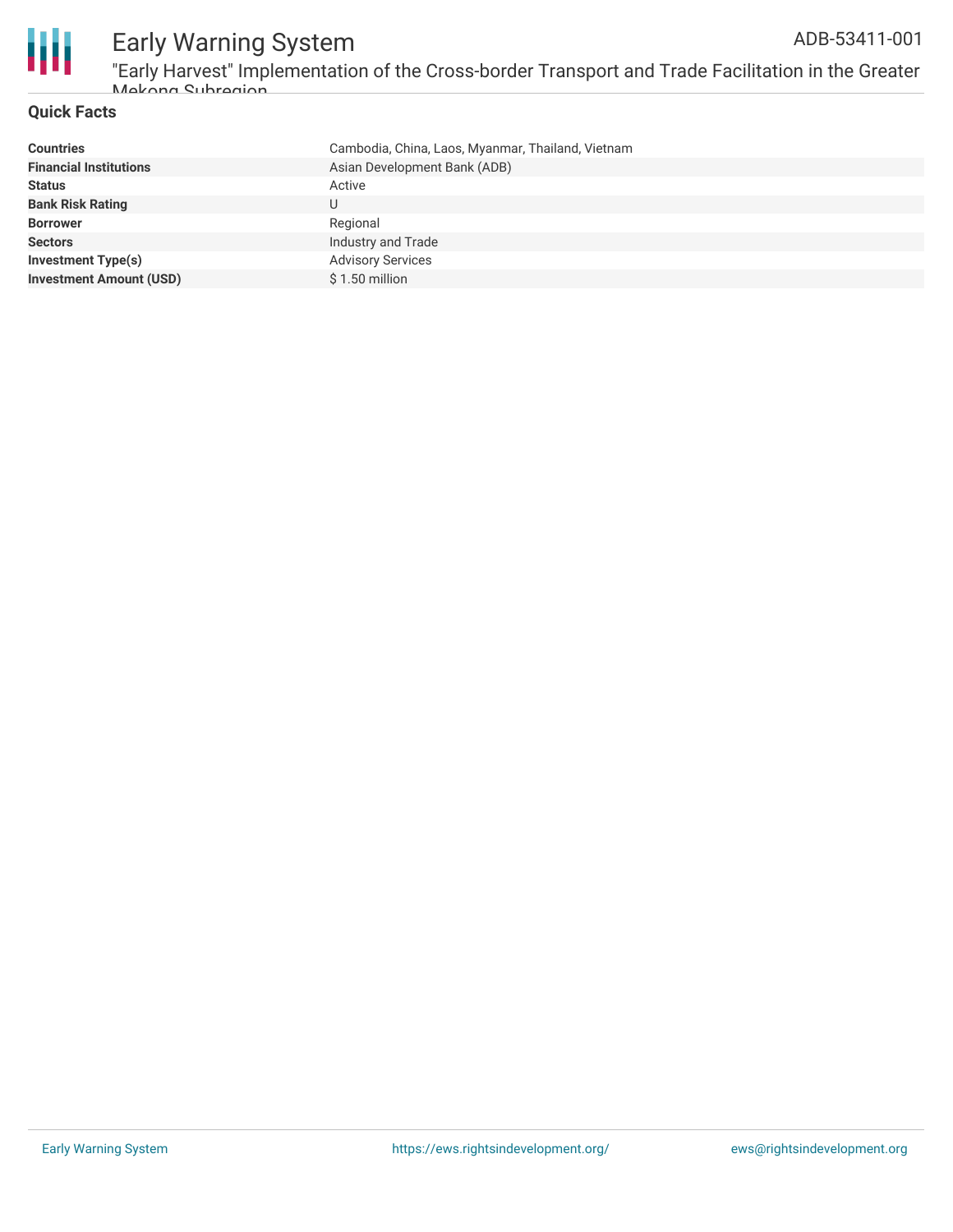

### **Project Description**

According to the bank website, the proposed regional knowledge and support technical assistance (KSTA) will support the Greater Mekong Region Subregion's (GMS) transport and trade facilitation initiatives, in particular the implementation of the GMS Cross-Border Transport Facilitation Agreement (CBTA).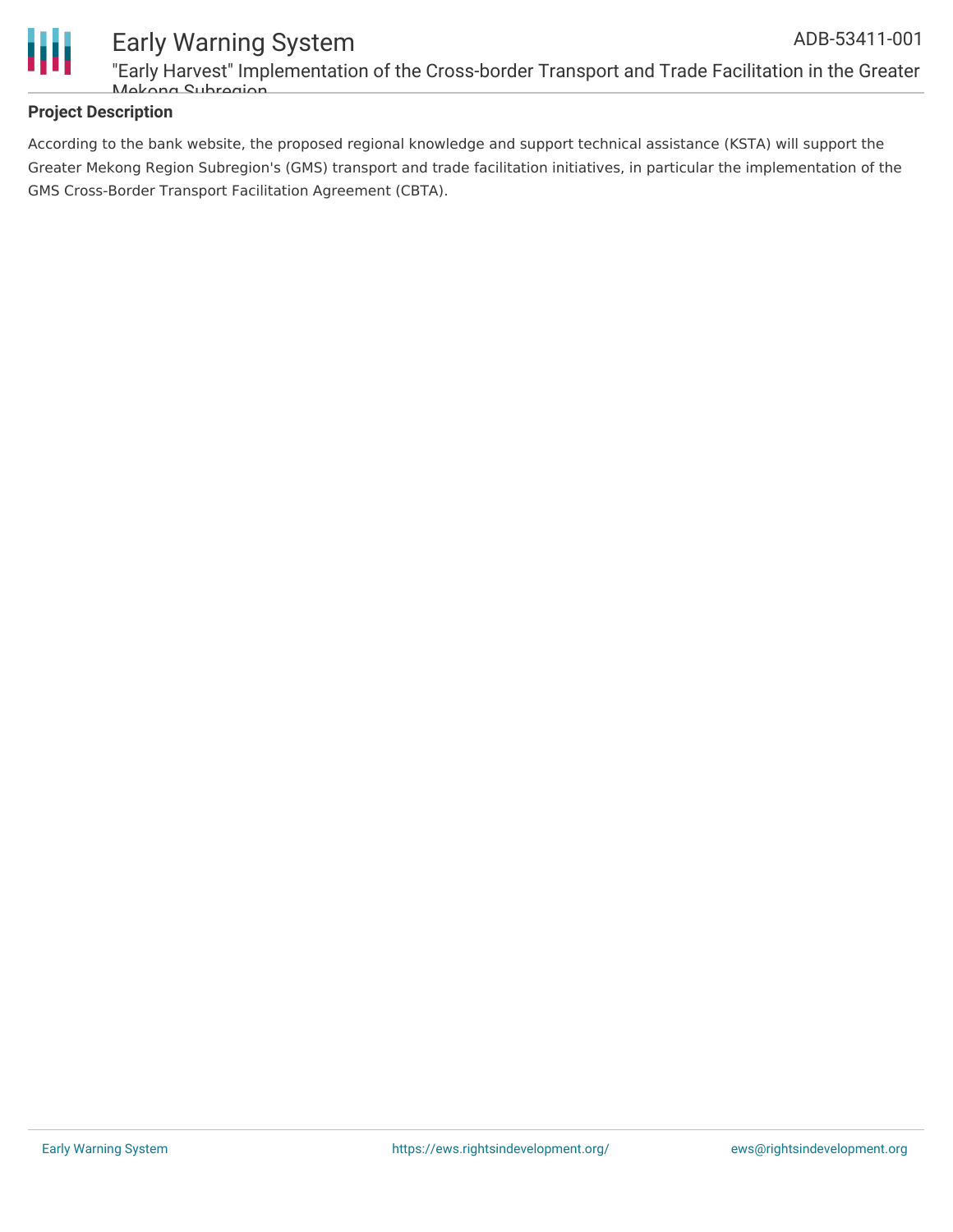

## Early Warning System

"Early Harvest" Implementation of the Cross-border Transport and Trade Facilitation in the Greater Mekong Subregion

#### **Investment Description**

Asian Development Bank (ADB)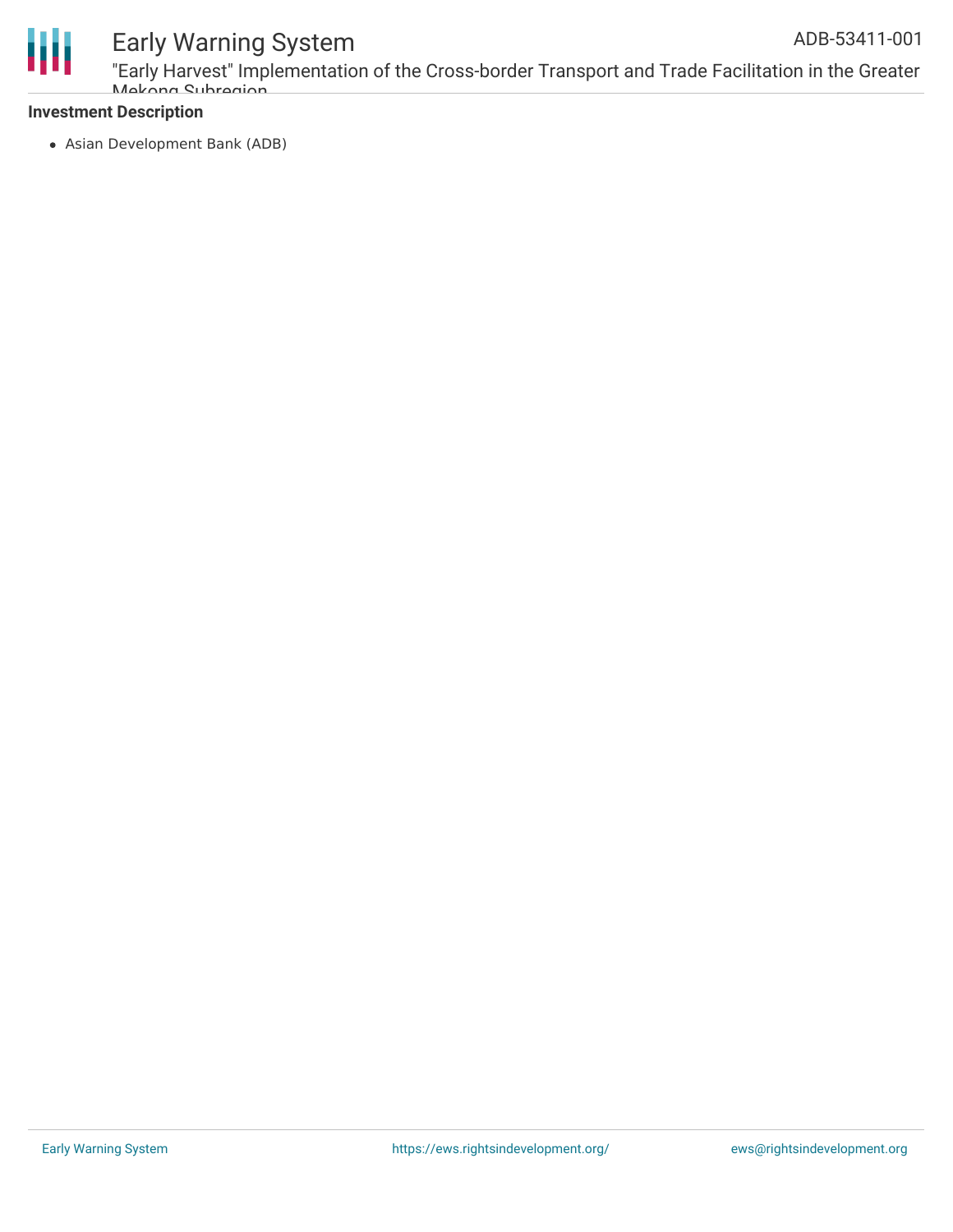

### Early Warning System

"Early Harvest" Implementation of the Cross-border Transport and Trade Facilitation in the Greater Mokong Subrogion

### **Contact Information**

ADB

Dajay-Java, Jenamae K. (Project Officer)

Project contacts not available at the time of disclosure.

#### ACCESS TO INFORMATION

You can submit an information request for project information at: https://www.adb.org/forms/request-information-form

ADB has a two-stage appeals process for requesters who believe that ADB has denied their request for information in violation of its Access to Information Policy. You can learn more about filing an appeal at: https://www.adb.org/site/disclosure/appeals

#### ACCOUNTABILITY MECHANISM OF ADB

The Accountability Mechanism is an independent complaint mechanism and fact-finding body for people who believe they are likely to be, or have been, adversely affected by an Asian Development Bank-financed project. If you submit a complaint to the Accountability Mechanism, they may investigate to assess whether the Asian Development Bank is following its own policies and procedures for preventing harm to people or the environment. You can learn more about the Accountability Mechanism and how to file a complaint at: http://www.adb.org/site/accountability-mechanism/main.